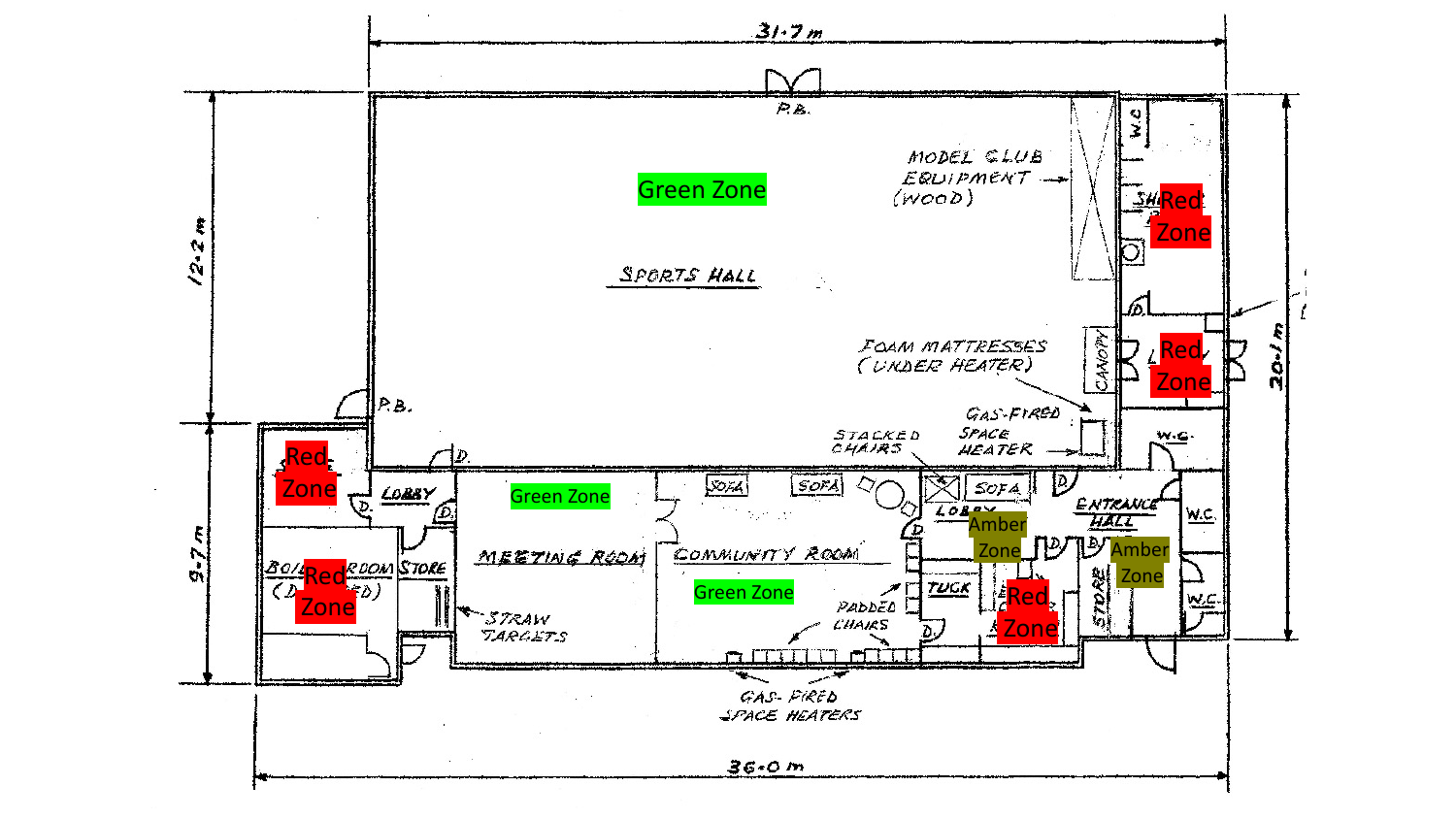# Zoning at the Centre

• The building, as part of the risk assessment process will be spilt into zones. The objective of this is to enable safe movement of all persons, both visiting and working within the building. Green zones are areas approved for use by visiting groups.

| <b>Green Zone</b>     |
|-----------------------|
| <b>SPORTS HALL</b>    |
| MEFTING ROOM          |
| <b>COMMUNITY ROOM</b> |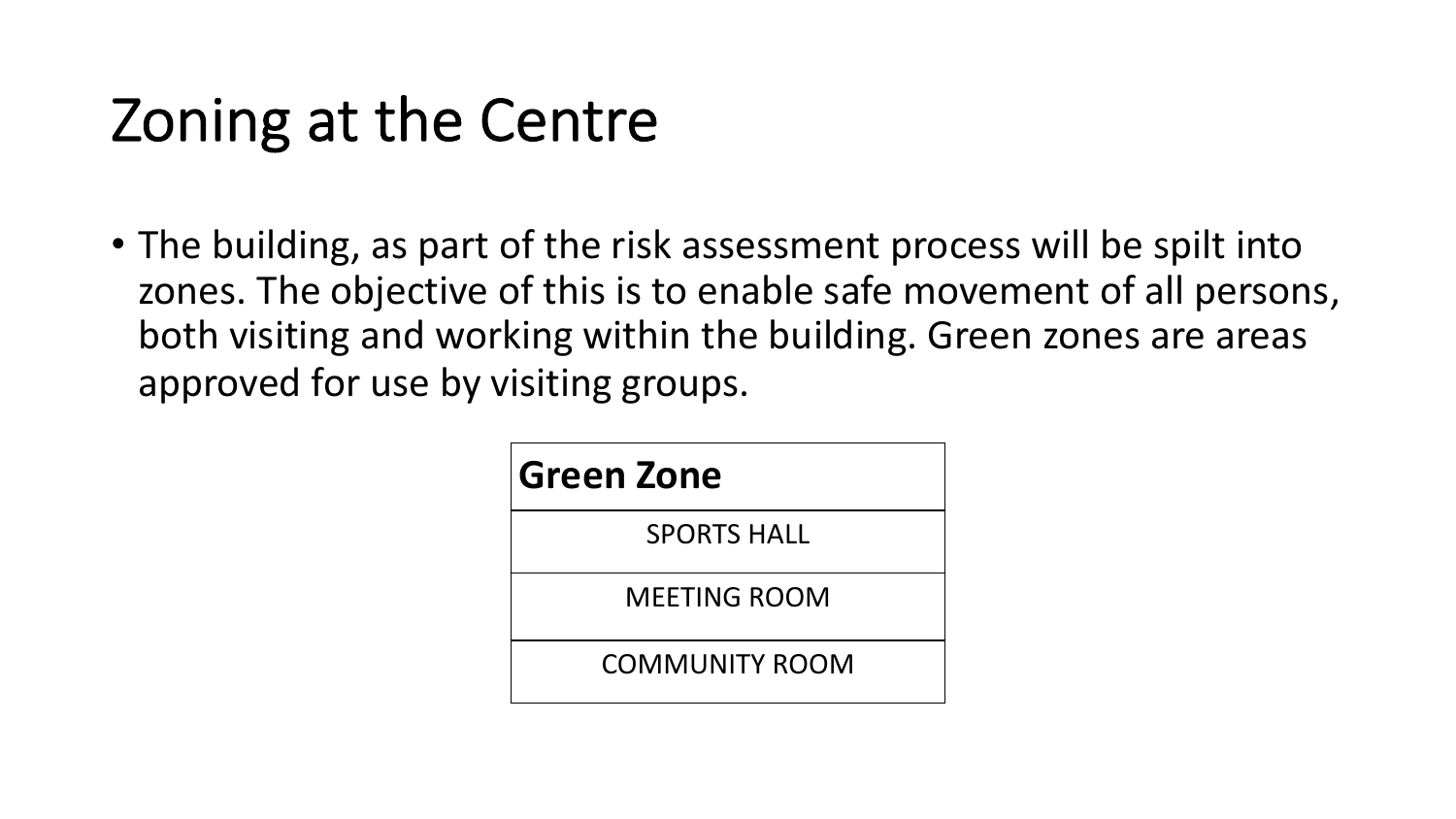### GREEN ZONES

### **GREEN ZONE**

THIS AREA HAS BEEN PREPARED FOR USE DURING MEETINGS, BOOKINGS AND FUNCTIONS. THERE ARE SPECIFIC CLEANING AND CONTROL MEASURES IN PLACE FOR GREEN AREAS

- Social distancing applies in this area
- Only use approved entrances / exits
- Hand sanitiser must be used on entry to the green zone
- Organised use only, pre booked in advance
- Please open windows and doors to allow air flow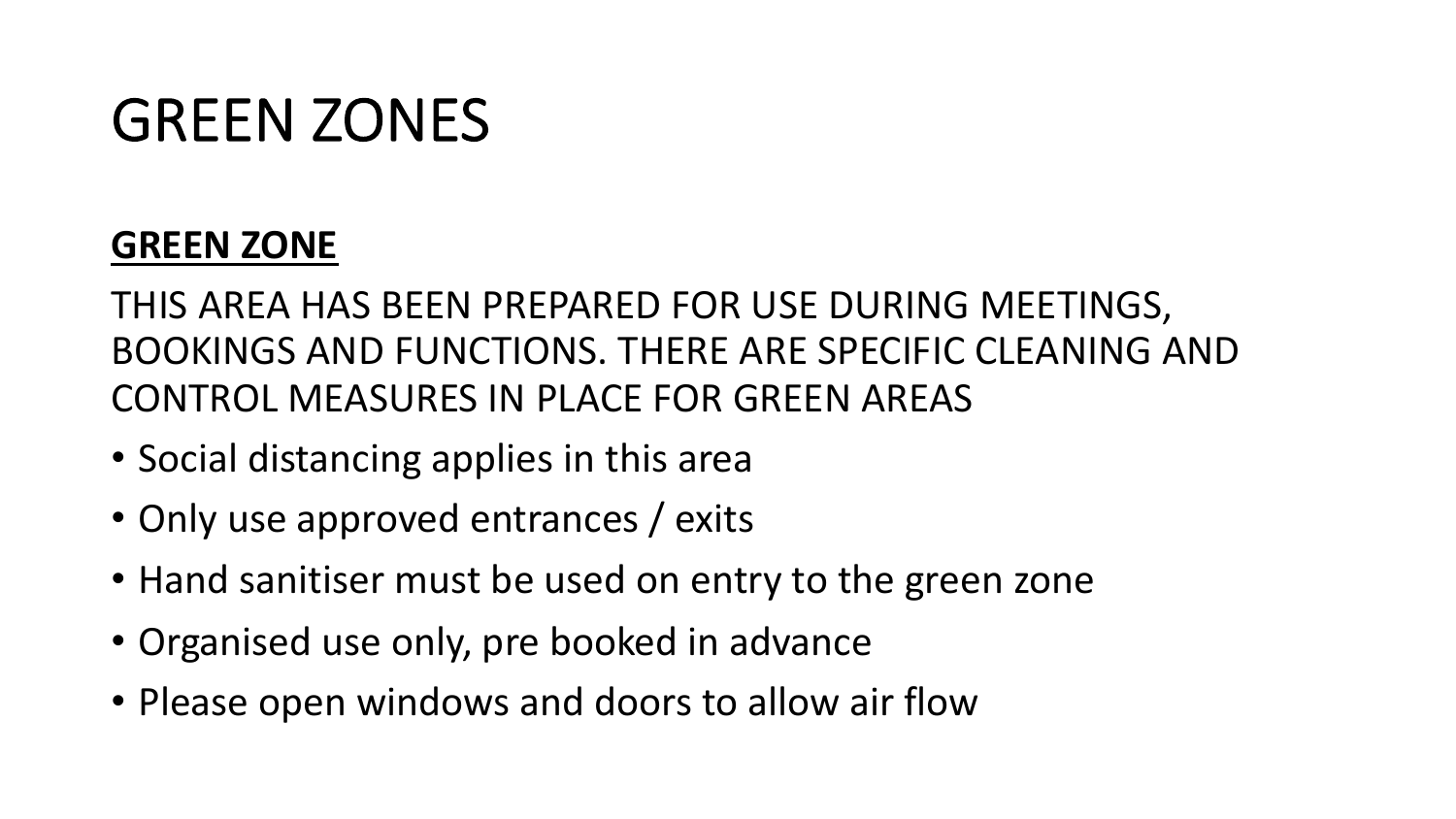## AMBER ZONES

### AMBER ZONE

These are areas of thoroughfare or flow / access points, stairways. Means of getting to green zone areas. Standing or gathering is prohibited in these areas

• *I.e. Lobby area, corridors, toilet access points, hallways*

### **AMBER ZONE Signage**

- PLEASE DO NOT STOP OR LINGER IN THESE AREAS, PLEASE HEAD STRAIGHT TO THE GREEN ZONE OR THE EXIT.
- SOCIAL DISTANCING APPLIES IN THESE AREAS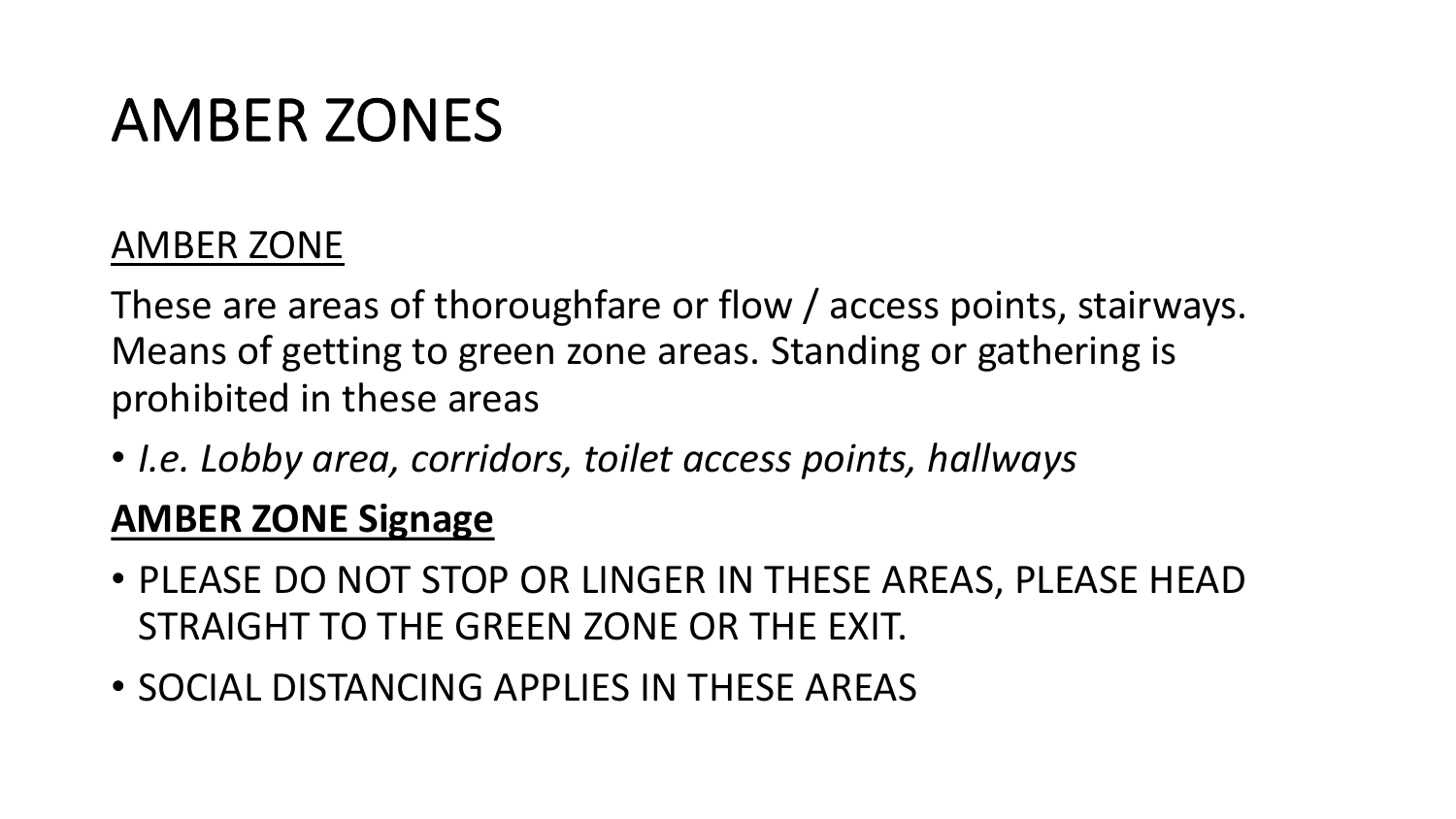### RED ZONES

#### **RED ZONES**

- No access at all to these areas apart from staff members and those approved by staff. No access should be permitted to general public or external hires. This is to ensure safe access and working environments for staff and to reduce the workload of the facilities and cleaning team.
- *I.e. Office areas, kitchens, downstairs rooms etc*

#### **RED ZONE Signage**

• PLEASE DO NOT ENTER THIS AREA UNLESS YOU ARE STAFF, THIS IS TO KEEP THE STAFF AREAS SAFE AND MAKE LIFE EASIER FOR OUR VERY BUSY CLEANING TEAM.